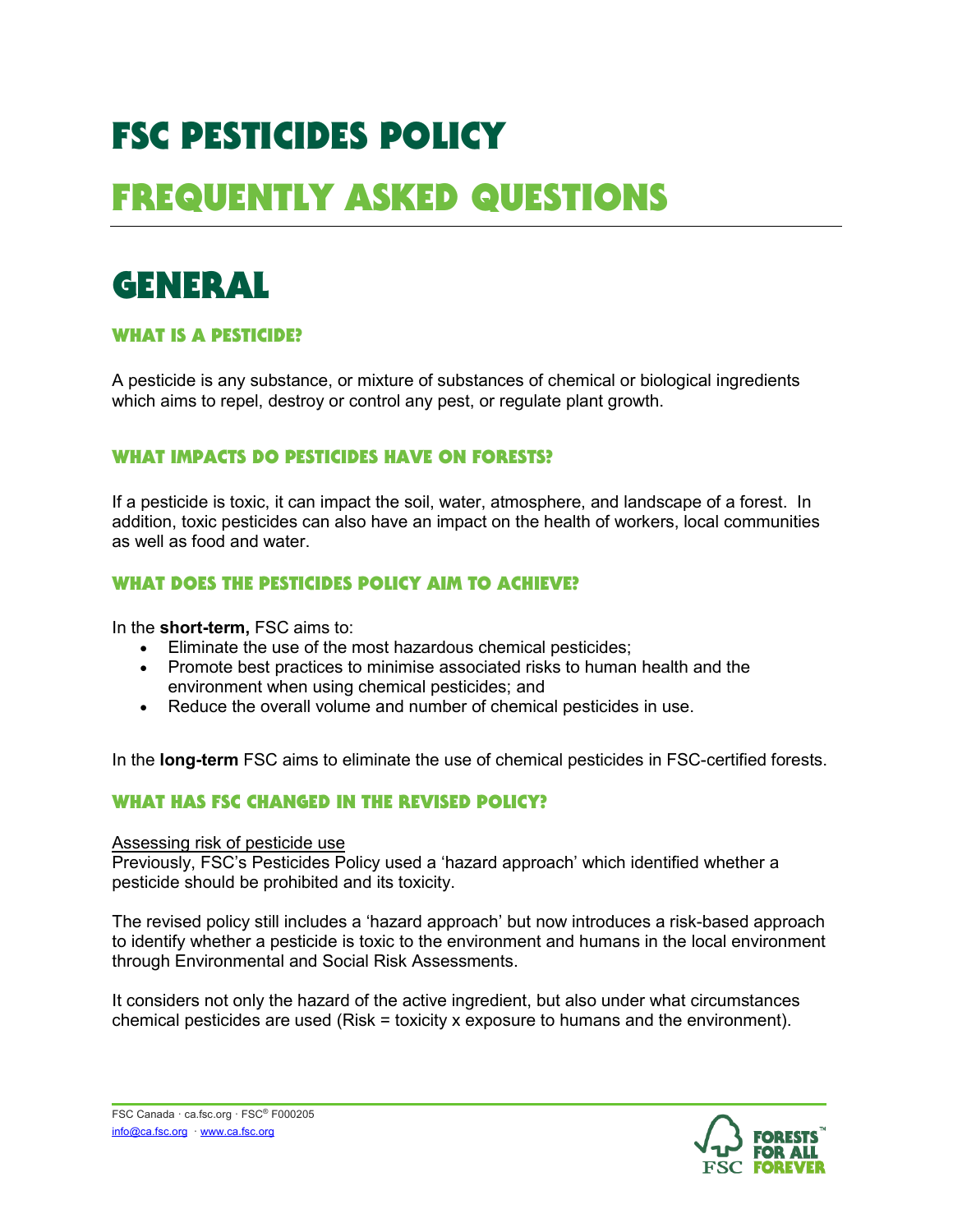#### Derogations/Exemptions

There is no derogation process for the use of FSC prohibited highly hazardous pesticides. They cannot be used in FSC certified Management Units except in an emergency situation or by government order.

Highly restricted pesticides and restricted pesticides can only be used when, following an Environmental and Social Risk Assessment (ESRA), where the organization has identified and assessed the associated risks and is controlling risk through the implementation of mitigation measures.

#### HOW DOES FSC DECIDE WHICH PESTICIDES ARE HAZARDOUS?

FSC takes into account the toxic characteristics for humans and the environment of chemical pesticides, and identifies highly hazardous pesticides using internationally recognized hazard groups and criteria, and the associated indicators and thresholds.

This Policy considers:

- Stockholm Convention on Persistent Organic Pollutants.
- Rotterdam Convention on the Prior Informed Consent Procedure.
- Montreal Protocol on Substances that Deplete the Ozone Layer.

The indicators and thresholds selected by FSC are benchmarked by the best science available and by international authorities, including the World Health Organization (WHO), US Environmental Protection Agency (EPA) and the Globally Harmonized System (GHS) followed by extensive consultation with social, environmental and economic stakeholders [\(see Annex 1](https://ca.fsc.org/preview.fsc-pesticides-policy-fsc-pol-30-001-v3-en.a-2441.pdf)  [of the Pesticides Policy\)](https://ca.fsc.org/preview.fsc-pesticides-policy-fsc-pol-30-001-v3-en.a-2441.pdf).

#### HOW OFTEN IS THIS POLICY UPDATED?

The policy itself will be revised every 5 years. However, the list of highly hazardous pesticides will be updated at least every three years and FSC will annually incorporate recommendations from international conventions.

#### HOW WILL THIS BE INCORPORATED INTO FSC CANADA'S NATIONAL FOREST MANAGEMENT STANDARD?

Once FSC International Generic Indicators are developed, FSC Canada's Standard Development Group will complete a gap analysis between the requirements of the national Forest Management Standard and the Pesticides Policy. They will then, if necessary, propose indicators for missing requirements. To accomplish this, the Standards Development Group will engage with stakeholders to complete this process. If the full process results in new indicators, they will be integrated in the Forest Management Standard in the next version.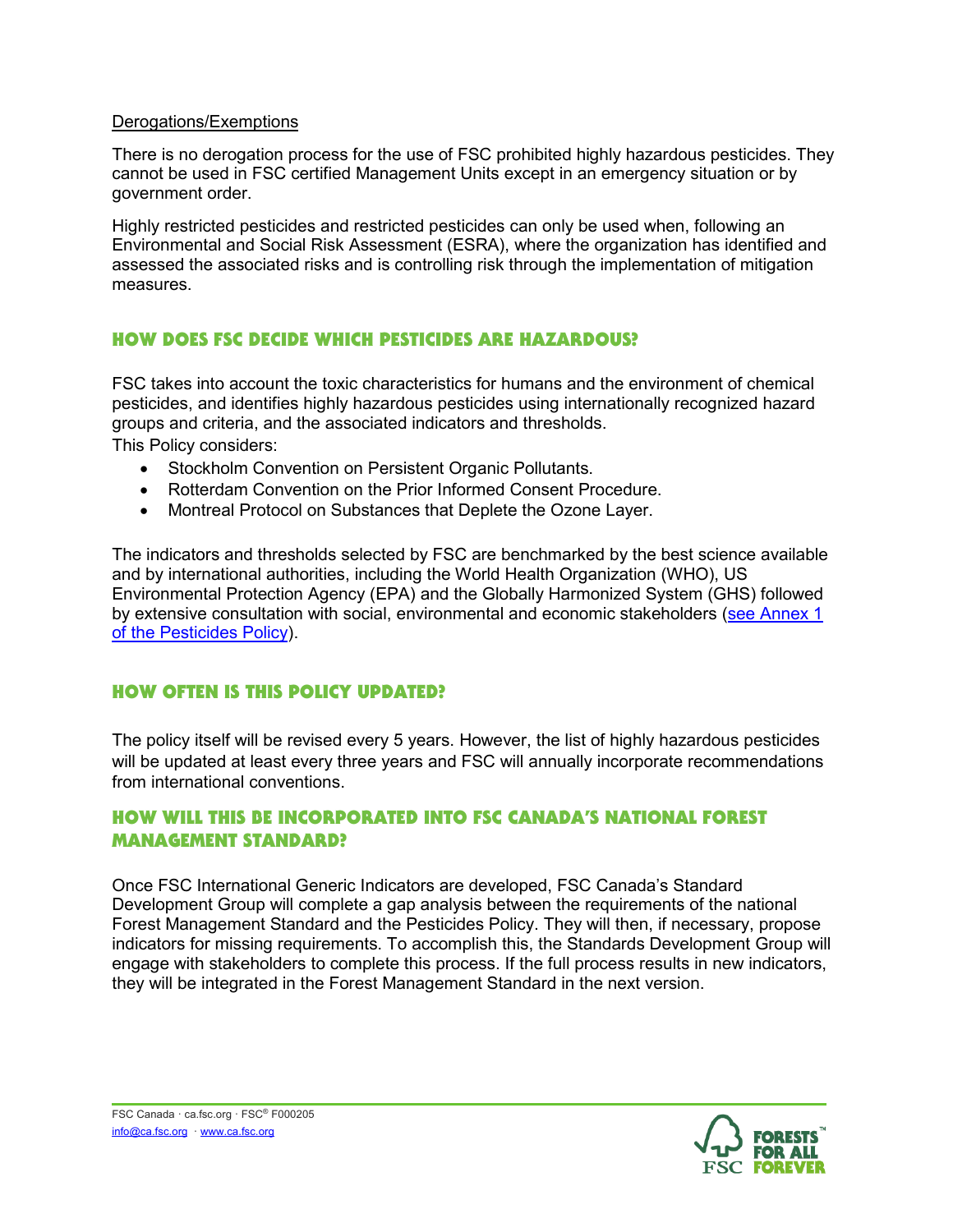## DEVELOPMENT

#### HOW WAS THE POLICY REVISED?

The revision of FSC's Pesticides Policy began in November 2015. The revision process included more than 30 meetings (in person and online), two public consultations and four desk studies with standard development groups. Details can be found on the **FSC** International [website.](https://ic.fsc.org/en/fsc-system/current-processes/fsc-pesticides-policy-fsc-pol-30-001)

#### WHO WAS INVOLVED IN REVISING THE POLICY?

The FSC Pesticides Policy working group equally represented economic, environmental and social interests. Its members included representatives of governments, Indigenous peoples, social NGOs, academia, and standard development groups. Experts in toxicology, researchers and managers of FSC-certified forests. A list of members can be found on the [FSC](https://ic.fsc.org/en/fsc-system/current-processes/fsc-pesticides-policy-fsc-pol-30-001)  [International website.](https://ic.fsc.org/en/fsc-system/current-processes/fsc-pesticides-policy-fsc-pol-30-001)

### IMPLEMENTATION

The following is a summary of requirements for Certificate Holders as outlined in the FSC Pesticides Policy.

#### **General principles**

You must give preference, as a matter of principle, to:

- 1. non-chemical methods over chemical pesticides,
- 2. chemical pesticides not listed in the FSC lists of HHPs over those listed in the FSC lists of HHPs, and
- 3. FSC restricted HHPs over FSC highly restricted HHPs.

#### **Environmental and Social Risk Assessment (ESRA)**

As part of your integrated pest management, you must undertake a comparative Environmental and Social Risk Assessment (ESRA) to identify the lowest risk option to control a pest, weed or disease, the conditions for its use and the generic mitigation and monitoring measures to minimise the risks. The Environmental and Social Risk Assessment should be proportionate to the scale and intensity of your work and the potential risks, but must take into account the minimum list of types of hazards, exposure elements and exposure variables described in Annex 2 of the Policy.

You must consult the [online FSC database](http://pesticides.fsc.org/strategy-database) for information on alternatives and monitoring procedures. You may, if you choose, collaborate with other certificate holders with similar pest problems and forest conditions when carrying out Environmental and Social Risk Assessment. On the basis of your Environmental and Social Risk Assessment, you must select the control option that has the least potential for social and environmental damage, the greatest effectiveness, and equal or greater social and environmental benefits.

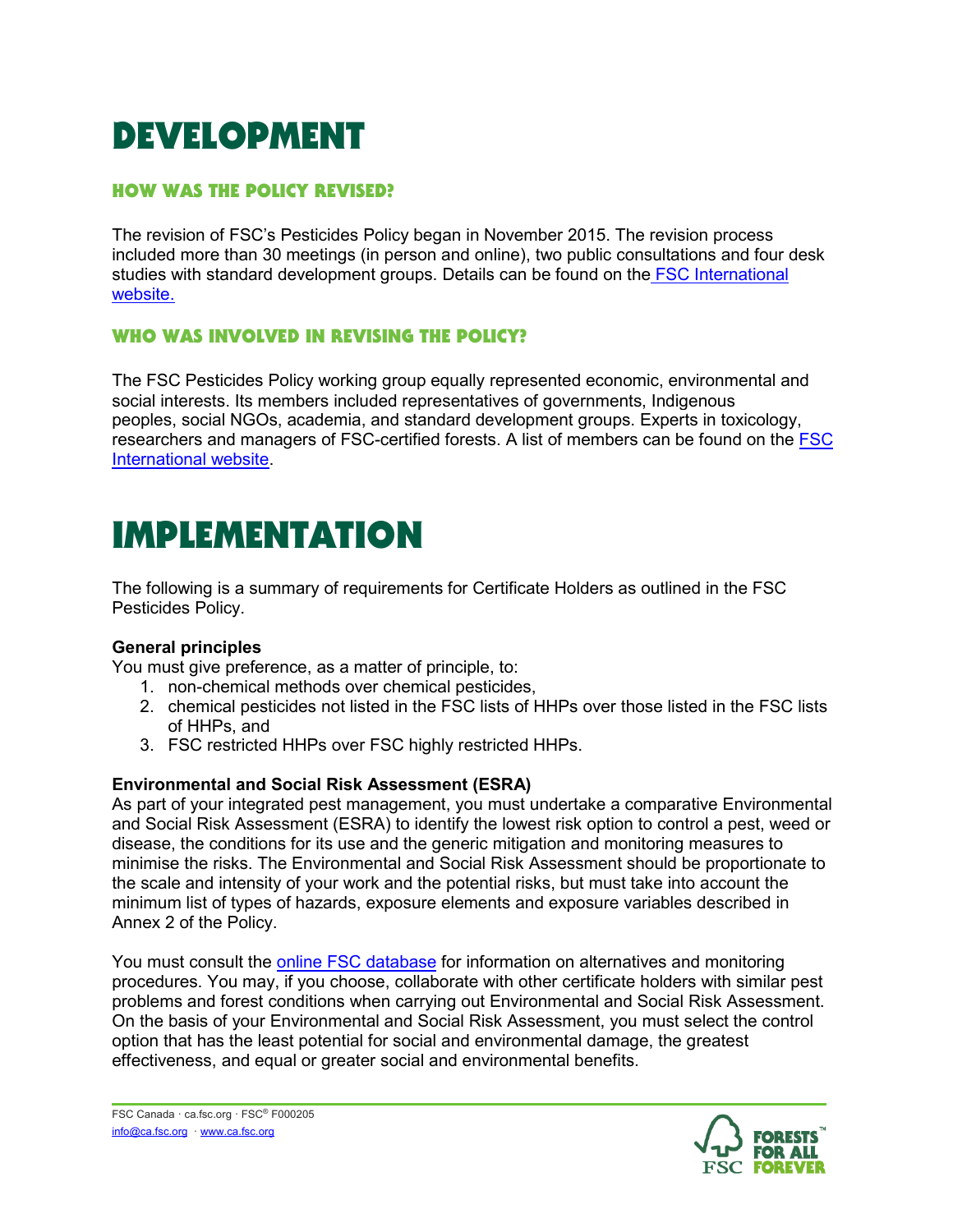Before applying any chemical pesticide, including those which are not Highly Hazardous Pesticides, you must include the results of your Environmental and Social Risk Assessment in site operational plans, to identify site-specific risks and adapt the generic mitigation and monitoring measures you have identified previously.

You must engage with stakeholders as per the relevant requirements in the National Forest Management Standard when conducting the Environmental and Social Risk Assessment, and you must make the completed risk assessments and associated operational plans available to affected stakeholders upon request.

#### **Research**

You must, proportionate to scale, intensity and risk, have programmes in place to research, identify and test alternatives to replace FSC highly restricted Highly Hazardous Pesticides and restricted Highly Hazardous Pesticides with less hazardous alternatives. These programmes must have clear actions, timelines, targets and resources allocated. You may, if you choose, collaborate with research institutions and other certificate holders on research programmes.

#### **FSC Prohibited Highly Hazardous Pesticides**

You must not use any FSC Prohibited Highly Hazardous Pesticides except in an emergency situation or if ordered to do so by a statutory authority.

You must inform any third-party processing plants located within your certified area and any third-party nursery suppliers of the list of FSC Prohibited HHPs, encouraging them to avoid these pesticides in their processes and in the production of seedlings and other materials entering the forest. You must request lists of FSC Prohibited Highly Hazardous Pesticides used by any such processing plants and nurseries suppliers.

#### **Avoiding damage to environmental values and human health**

When using chemical pesticides, you must prioritise risk prevention and mitigation over damage repair and compensation.

You must repair any damage in accordance with its magnitude, provide fair compensation when reparation is not possible, and develop mechanisms for resolving grievances and for providing fair compensation to workers and local communities.

#### **Monitoring**

You must keep records of chemical pesticide usage, including:

- Trade name,
- Active ingredient,
- Quantity of active ingredient used,
- Period of use,
- Number and frequency of applications,
- Location and area of use and
- Reason for use.



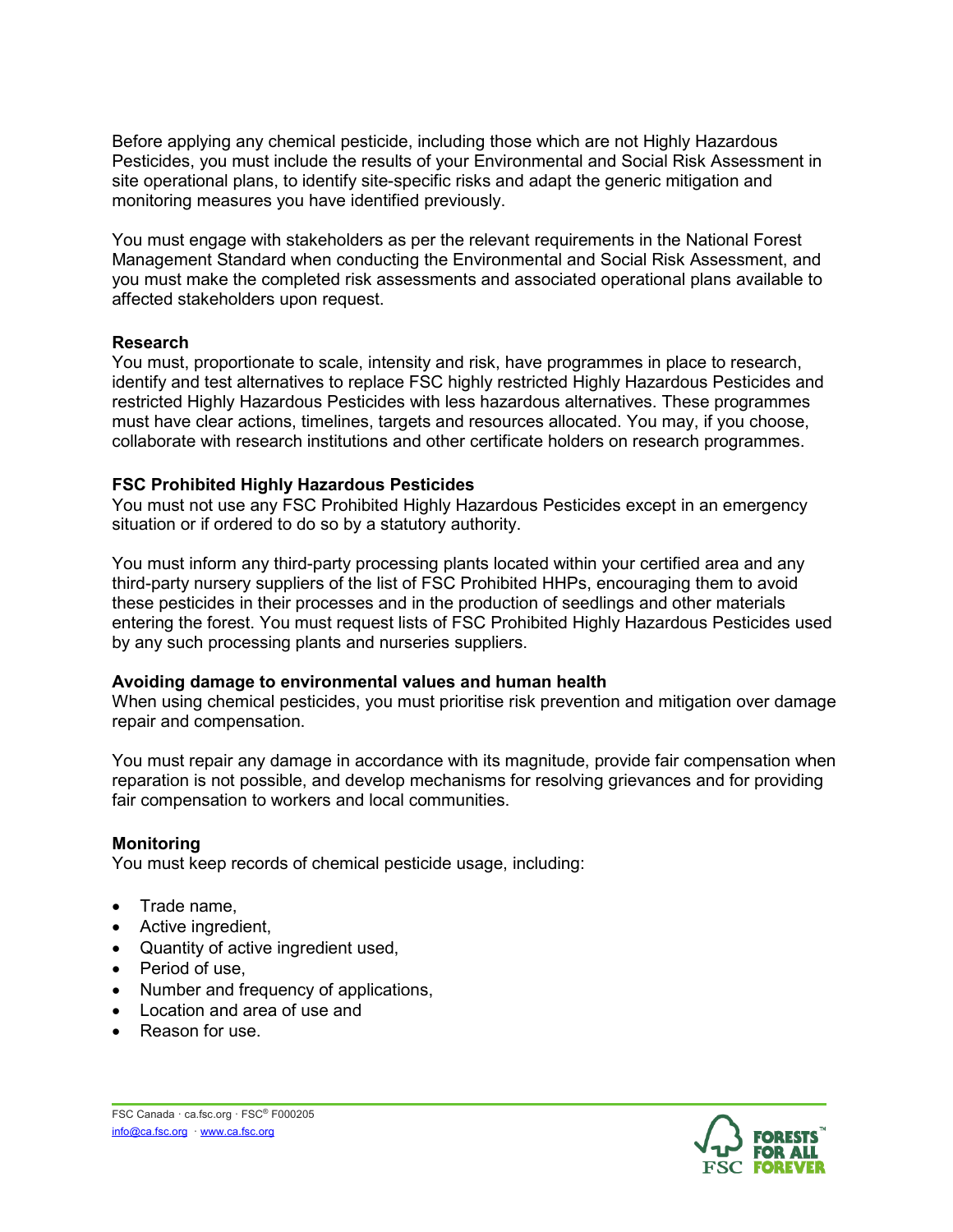## **TRANSITION**

#### HOW LONG DO CERTIFICATE HOLDERS HAVE TO IMPLEMENT THE REVISED POLICY?

The policy becomes effective August 1, 2019. Certificate holders will have until December 31, 2020 to transition to interim implementation<sup>\*</sup>. Please refer to the [Interpretation](https://ca.fsc.org/preview.interpretation-on-pesticides.a-2442.pdf) and Decision Tree for more information.

*\*The full implementation of the FSC Pesticides Policy requires the development of International Generic Indicators (IGIs) and their incorporation to national contexts. There will be an interim period starting from the effective date of the Policy and lasting until the International Generic Indicators are incorporated into national standards. The length of the interim period may vary between different countries, depending on the timeline for the development and approval of national indicators.*

You will need to comply with Environmental and Social Risk Assessment (ESRA) requirements even before international and national indicators have been defined.

You only need to comply with the ESRA requirements for newly listed HHPs (e.g. glyphosate), those HHPs that did not require a derogation under the previous regime, and non-HHP chemicals from December 31, 2020, although we recommend that you start to implement the requirements sooner.

In due course, you will be required to conform with applicable international and national indicators and thresholds for the use of HHPs (clause 4.12.5). FSC International has not yet produced generic indicators for hazard groups but it is expected for 2020.

In the meantime, several requirements of the Policy can be filled or complemented with the indicators of the new Canadian Standard that will become effective on January 1, 2020, so during the transition period of the Pesticide Policy.

In the scenario of the use of Glyphosate, the next steps are:

- August 2019: nothing to do (but company may want to start to think about ESRA)
- December 2020: company ESRA is required before the use of glyphosate and they have to include elements from the template on Annex 2 of the Policy. They will also need to conform with requirements in section 4.12 of the Policy

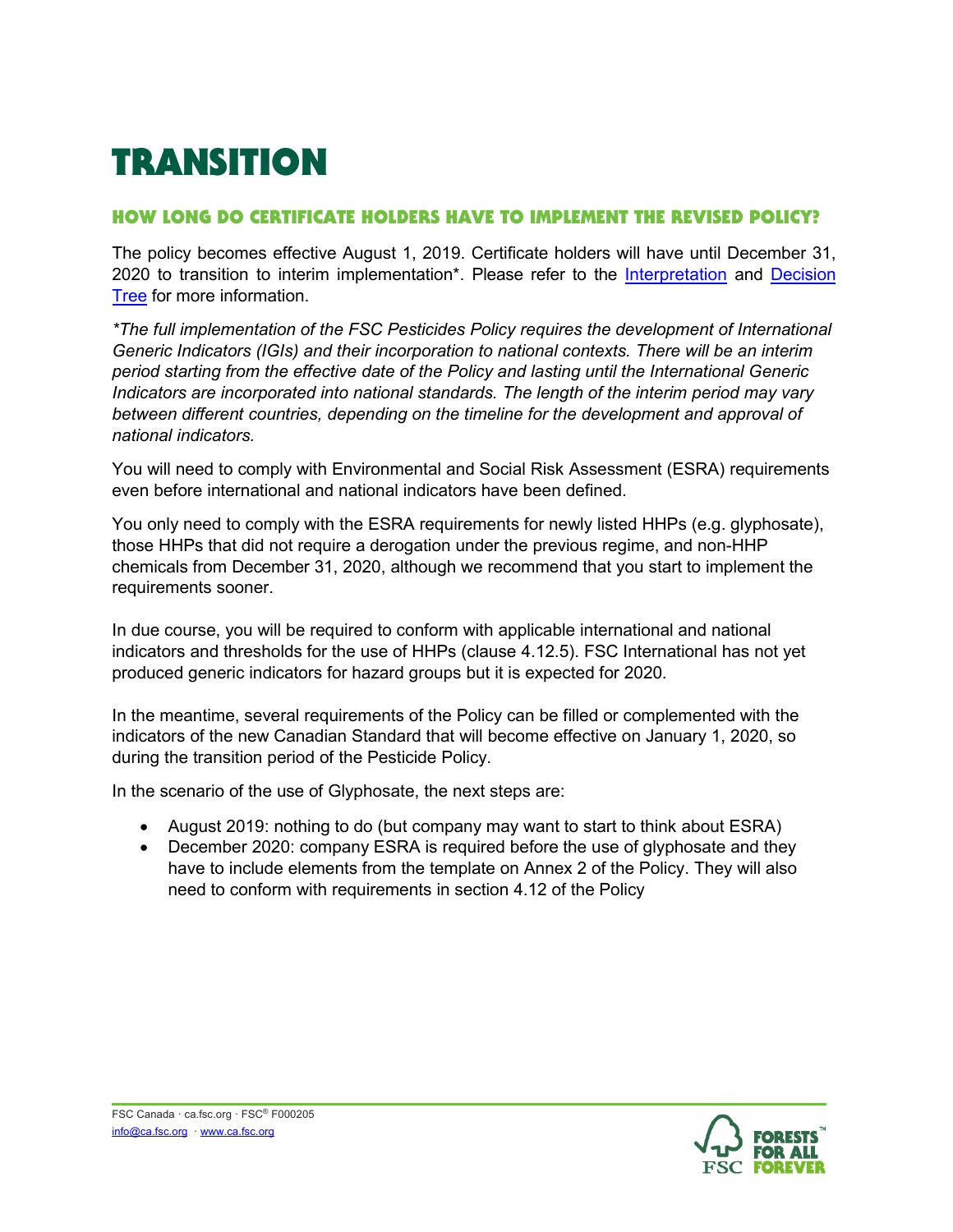

Forest Stewardship Council®



## **Frequently Asked Questions FSC Pesticides Policy**

FSC-POL-30-001 V3-0 EN

Updated on 12<sup>th</sup> November 2019

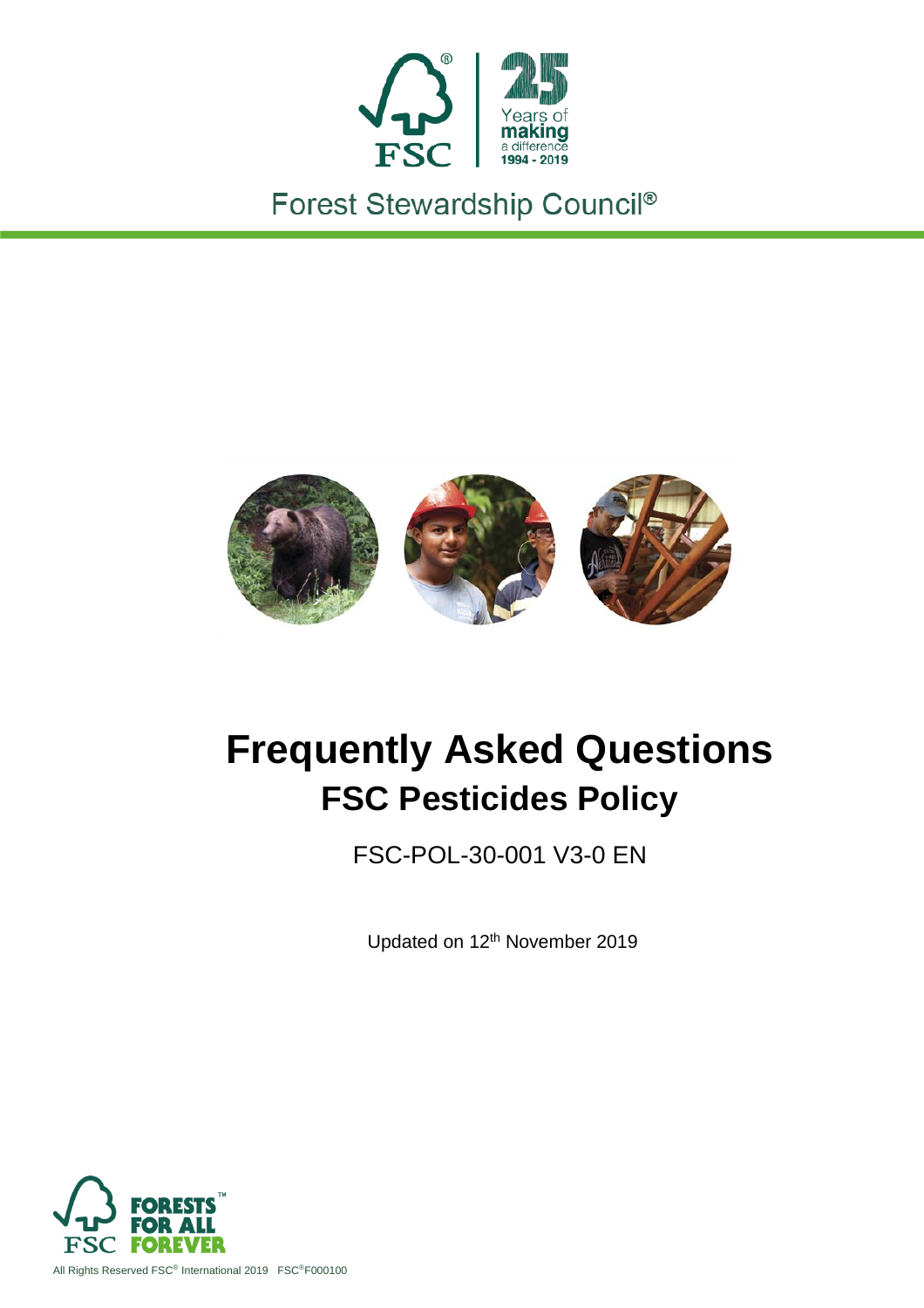#### **Table of contents**

**Introduction** 

A. Objective<br>B. Scope B. Scope page 3 C. Effective and validity date **page 5** D. References E. Terms and definitions F. Version history **Part I - Policy elements**  1. FSC approach to the use of chemical pesticides **Part II - Implementing the Policy** 2. Identification of HHPs 3. Prioritization of criteria and categorization of HHPs 4. Regulation for the use of HHPs page 7 5. Repairing damages to environmental values and human health from the use of chemical pesticides page 10 6. Monitoring of the use of chemical pesticides and the impact of the FSC Pesticides Policy. **Annexes** Annex 1. Criteria, Indicators and Thresholds for identifying highly hazardous pesticides (HHPs) Annex 2. Minimum list of hazards, elements and variables to consider in the assessment of environmental and social risks page 10 Annex 3. Procedure for the exceptional use of FSC prohibited HHPs page 11 Annex 4. Procedure to implement policy requirements for ESRA framework at national level

#### **List of abbreviations**

- CB Certification body
- CH Certificate holder<br>
FSRA Fnvironmental an Environmental and social risk assessment
- FM Forest Management
- FMU Forest management unit
- HHP Highly Hazardous Pesticide
- **IGI** International Generic Indicator
- IPM Integrated pest management
- SDG Standard Development Group
- SIR Scale, intensity and risk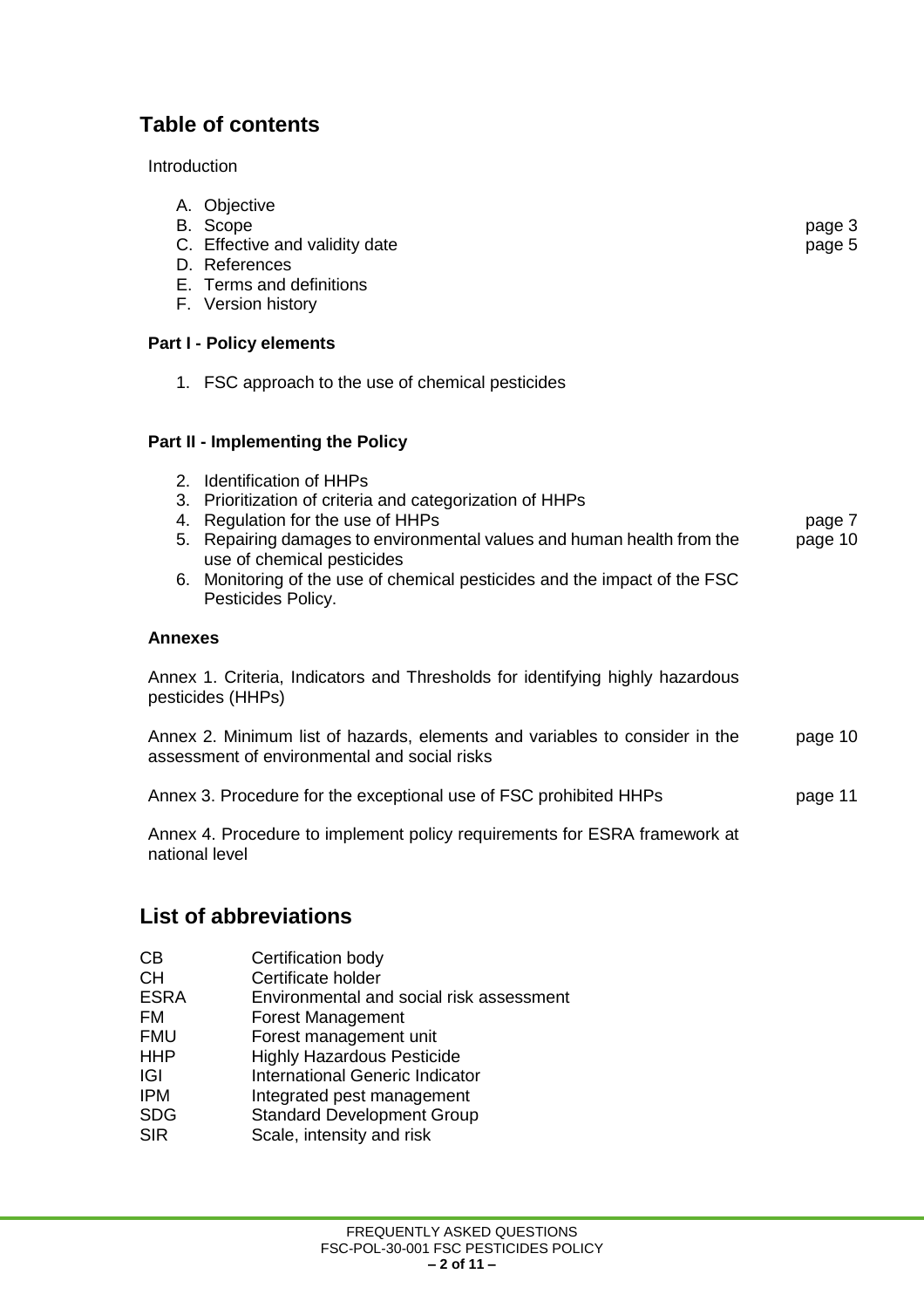#### **Scope (Section B)**

**1. The lists of prohibited, highly restricted and restricted HHPs include veterinary products used within the FMU for animal (livestock) health and welfare purposes. On the basis of the Scope and definitions, it seems that the scope of the Policy is limited to the use of pesticides for plant growth and does not cover veterinary products used in the FMU. Is this correct?**

According to the Scope, "This Policy applies to FSC certified Organizations, Standard Development Groups and Certification Bodies and for the use of chemical pesticides within the management unit for the protection of vegetation, human health, livestock and native species, including, but not limited to, FSC-certified nurseries and other facilities".

The definition of a pesticide covers any substance "intended for repelling, destroying or controlling any pest, or regulating plant growth"; this does not limit the definition to pests of plants.

A pest is defined as "any species, strain or biotype of plant, animal or pathogenic agent injurious to plants and plant products, materials or environments and includes vectors of parasites or pathogens of human and animal disease and animals causing public health nuisance".

So, the Scope of the Policy includes the use of chemical pesticides within the management unit for the protection of livestock; the definition of a pesticide covers any substance intended to repel, destroy or control any pest; and the definition of a pest includes vectors of parasites or pathogens of human and animal disease. Therefore, if chemical veterinary products are applied within the management unit in order to protect livestock from vectors of parasites or pathogens, they shall be considered pesticides subject to the requirements of the Policy.

However, the Scope of the Policy does not include the use of chemical pesticides outside the management unit, and the definition of a pest does not include animal parasites or pathogens themselves. So veterinary products applied outside the management unit, or products applied to control animal parasites or pathogens directly, are not subject to the requirements of the Policy.

**2. The Policy does not apply to third-party nurseries (Scope, p. 7). After informing them of the list of FSC prohibited HHPs (clause 4.12.12) and requesting from them a list of the prohibited HHPs they use (clause 4.12.13), how should we work with them?**

FSC cannot set rules for third parties, it can only regulate the certificate holder.

Clauses 4.12.12 and 4.12.13 are the only requirements which apply specifically to the relationship between the Organization and third-party nurseries, and the way in which the information gathered under clause 4.12.13 is used is at the discretion of the Organization. However, in keeping with the principles underlying the Pesticides Policy, FSC does of course hope that Organizations will consider encourage nurseries to avoid the use of FSC prohibited HHPs and will give preference to nurseries which use less hazardous alternatives where possible.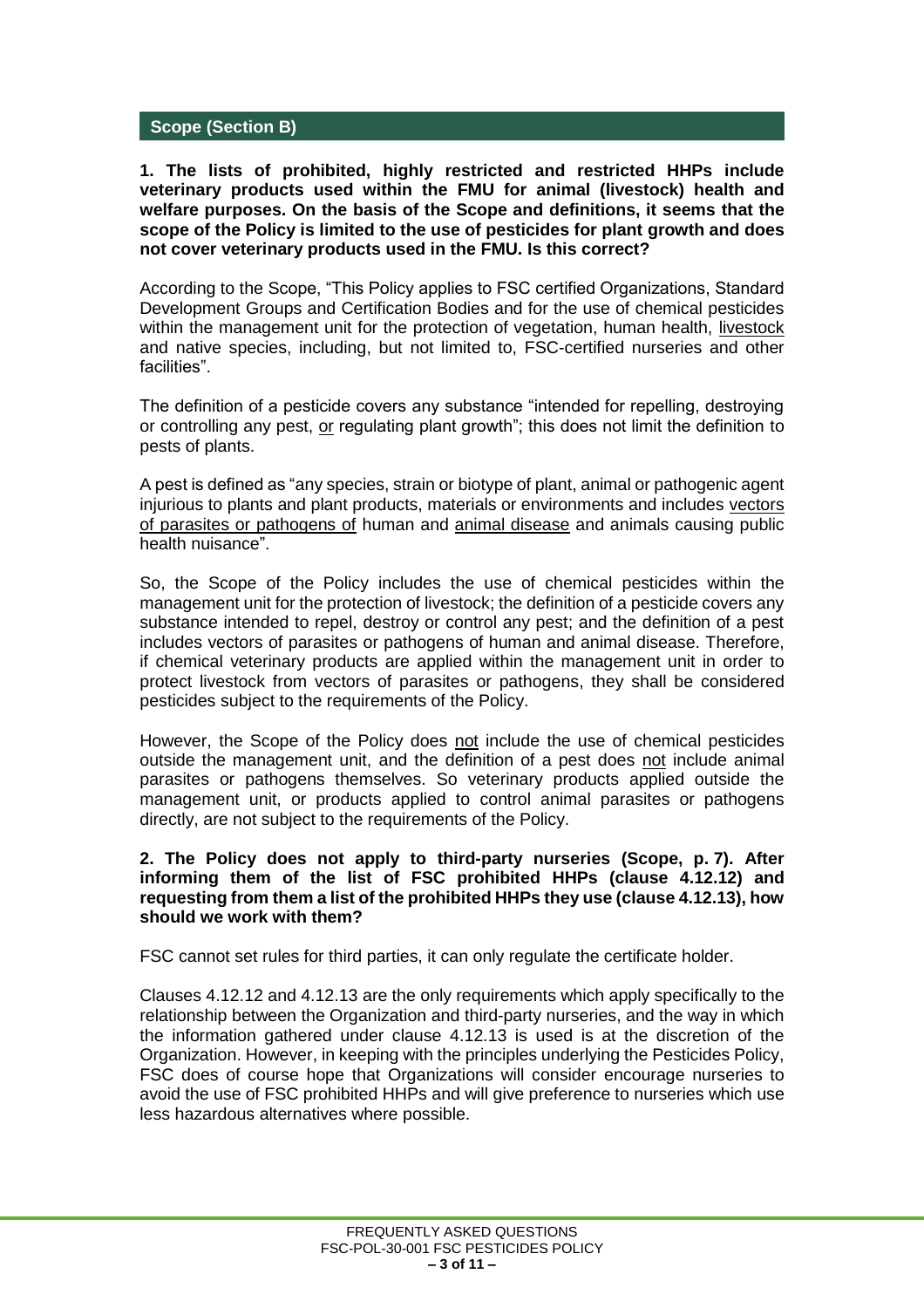#### **3. The Policy does not apply to biological control (Scope, p. 7). We are about to try a new fungus-based product launched in the local market for the control of ants, does this require the completion of an ESRA?**

If a pest control product meets the definition of a biological control agent, it is not subject to the requirements of the Policy.

However, if it meets the definition of a biopesticide, it is categorised with other (i.e. non-HHP) chemical pesticides (clause 3.2 and Figure 4) and is subject to the requirements for non-HHPs (clause 4.7).

Criterion 10.7 in FSC-STD-01-001 V5-2 EN *FSC Principles and Criteria for Forest Stewardship* includes an element which applies to all pesticides, whether biological or chemical: "When pesticides are used, The Organization shall prevent, mitigate, and / or repair damage to environmental values and human health."

Further, please note that Criterion 10.8 in FSC-STD-01-001 V5-2 EN *FSC Principles and Criteria for Forest Stewardship* addresses the use of biological control agents.

#### **4. In cases where products are used by third parties on land leased for livestock and beekeeping, should ESRAs be completed for those products?**

According to the Scope, the Policy applies "for the use of chemical pesticides within the management unit for the protection of vegetation, human health, livestock and native species, including, but not limited to, FSC-certified nurseries and other facilities"; this does not limit the scope to chemical pesticides applied by the certificate holder.

According to the Objective, "The FSC Pesticides Policy lays out FSC's position for managing the use of chemical pesticides in FSC-certified management units in consistency with Criterion 10.7 of FSC-STD-01-001 V5-2". The Preamble of FSC-STD-01-001 V5-2 EN *FSC Principles and Criteria for Forest Stewardship* states that "Responsibility for ensuring compliance with the FSC Principles and Criteria lies with the person(s) or entities that is/are the certificate applicant or holder. For the purpose of FSC certification these person(s) or entities are referred to as 'The Organization'. The Organization is responsible for decisions, policies and management activities related to the Management Unit. The Organization is also responsible for demonstrating that other persons or entities that are permitted or contracted by The Organization to operate in, or for the benefit of the Management Unit, comply with the requirements of the FSC Principles and Criteria."

As such, the requirements of the Policy apply equally to chemical pesticides applied by the certificate holder or by third parties permitted to operate in the FMU, and the certificate holder bears ultimate responsibility for ensuring compliance with relevant requirements, including ESRA requirements.

See also the earlier answer regarding the applicability of the Policy to veterinary products.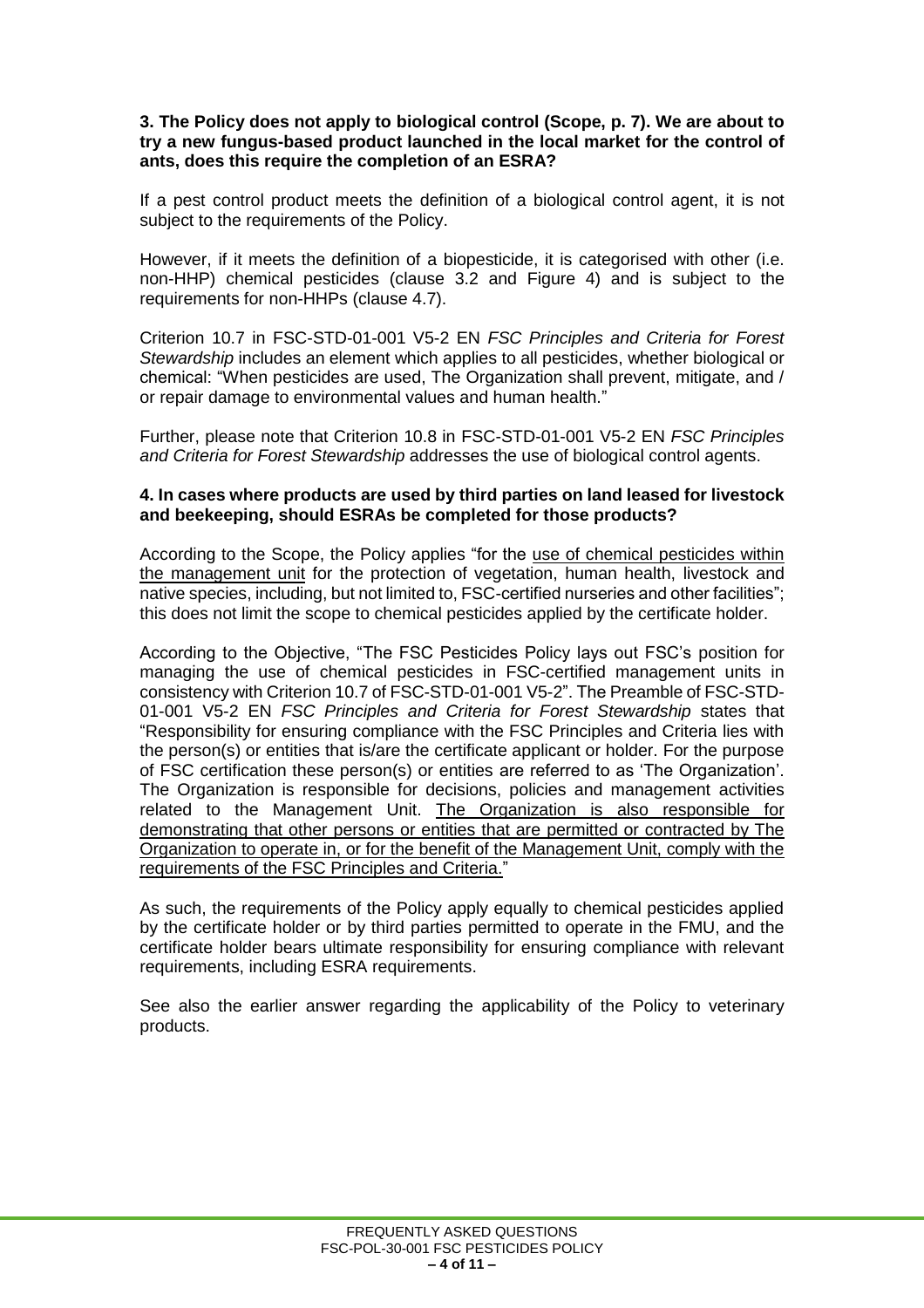#### **Effective and validity date (Section C)**

#### **5. What restricted pesticides can continue to be used without derogation after 1 August 2019?**

Transition arrangements have been clarified in the interpretation INT-POL-30-001\_07.

For FSC highly restricted HHPs and FSC restricted HHPs for which the certificate holder does not have an approved derogation, the ESRA requirements in the Policy apply from  $1<sup>st</sup>$  August 2019 unless the HHPs are newly listed (i.e. they do not appear in FSC-STD-30-001a EN *FSC List of 'highly hazardous' pesticides*) or the HHPs were previously listed but did not require a derogation (i.e. they are marked in green in FSC-STD-30-001a EN *FSC List of 'highly hazardous' pesticides*), in which case the requirements become effective on 1<sup>st</sup> August 2020.

For full details, see the interpretation (https://fsc.org/en/documentcenter/documents/858b3ca8-73ab-404a-820d-3ca777d1ac30)

#### **6. In relation to products that in the previous list were not prohibited and are now in the Prohibited List, e.g. Acetochlor, is it correct to interpret that their use must be discontinued as of August 2020, as per page 8 of the new Policy?**

Transition arrangements have been clarified in the interpretation INT-POL-30-001\_07.

As of 1<sup>st</sup> August 2019, FSC prohibited HHPs may not be used unless the certificate holder has an approved derogation (in which case, they may be used until 1<sup>st</sup> August 2020, provided that the derogation conditions are fulfilled), or except in the case of emergency situations or by government order.

For full details, see the interpretation.

#### **7. We have concerns about the need to perform ESRAs for highly restricted and restricted products during the interim period (p. 8), and evidence it in our audit. Given that the steps to be taken have not yet been defined at the national level, is it necessary at the time of audit to show all ESRAs or is it enough to show that work has begun on the subject?**

Transition arrangements have been clarified in the interpretation INT-POL-30-001\_07.

For FSC highly restricted HHPs and FSC restricted HHPs for which the certificate holder has an approved derogation, existing approved derogations and their conditions will remain valid until the expiry date of the derogation. Until that date, the CH may continue using the HHP, provided that the derogation conditions are fulfilled. After the expiry date of the derogation, the ESRA requirements in the Policy apply.

For FSC highly restricted HHPs and FSC restricted HHPs for which the certificate holder does not have an approved derogation, the ESRA requirements in the Policy apply from 1<sup>st</sup> August 2019 unless the HHPs are newly listed (i.e. they do not appear in FSC-STD-30-001a EN *FSC List of 'highly hazardous' pesticides*) or the HHPs were previously listed but did not require a derogation (i.e. they are marked in green in FSC-STD-30-001a EN *FSC List of 'highly hazardous' pesticides*), in which case the requirements become effective on 1<sup>st</sup> August 2020.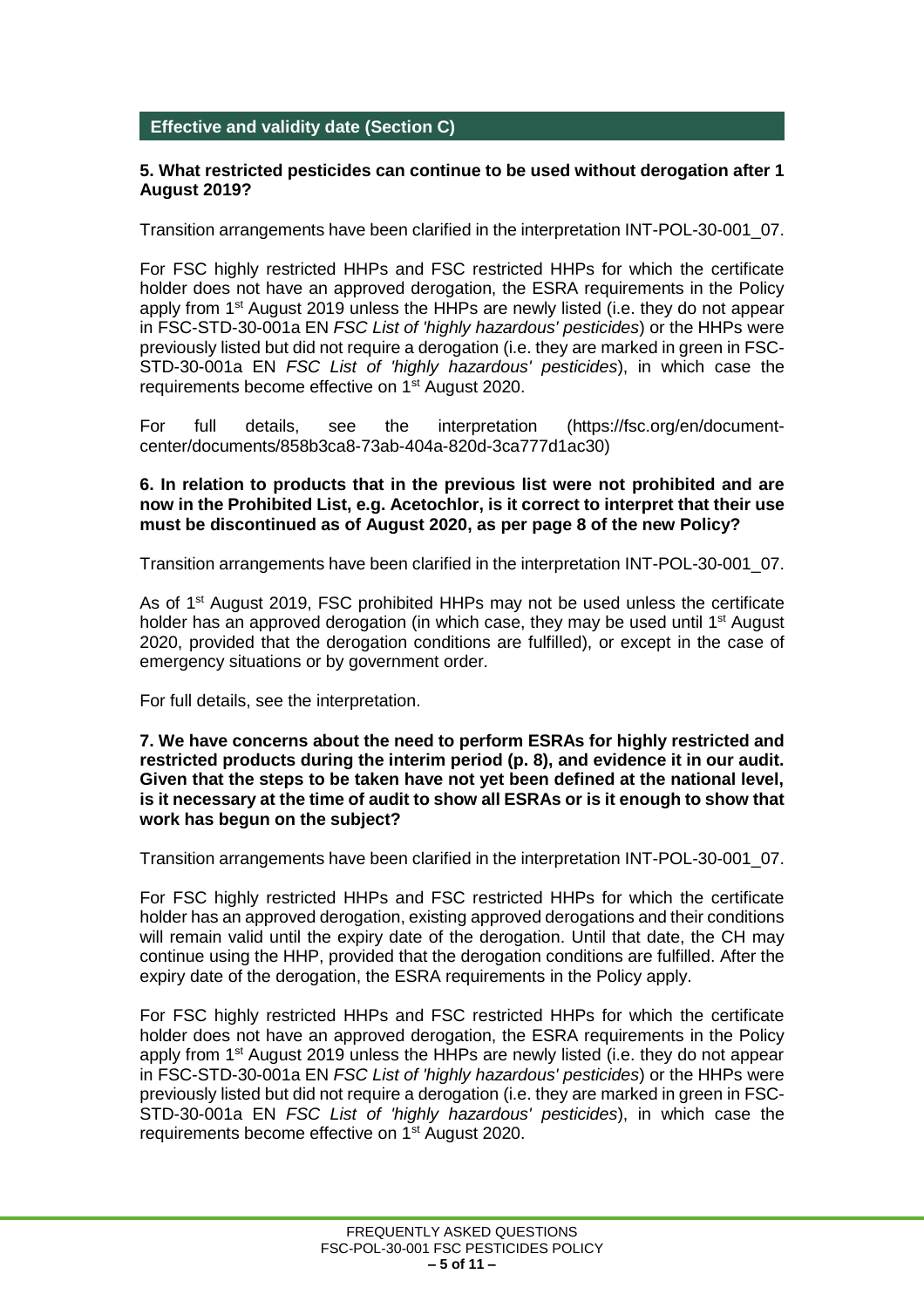In all cases, once the ESRA requirements apply, the CH must complete an ESRA before using an FSC highly restricted HHP or FSC restricted HHP.

For full details, see the interpretation.

#### **8. Can you give a more detailed description of the terms and validity of policies, to help us to understand whether audits in the transition period are against the two policies or one system or the other?**

Transition arrangements have been clarified in the interpretation INT-POL-30-001\_07.

For HHPs for which the certificate holder has an approved derogation, existing approved derogations and their conditions will remain valid until the expiry date of the derogation (for FSC prohibited HHPs, derogation expiry dates have been set to 1<sup>st</sup> August 2020). Until that date, the CH may continue using the HHP, provided that the derogation conditions are fulfilled. After the expiry date of the derogation, the requirements of the revised Policy apply.

For HHPs for which the certificate holder does not have an approved derogation, the requirement of the revised Policy apply from 1<sup>st</sup> August 2019, although for FSC highly restricted HHPs and FSC restricted HHPs which are newly listed or which were previously listed but did not require a derogation the requirements become effective on 1<sup>st</sup> August 2020; see the previous answer.

For full details, see the interpretation.

**9. If in the transition period an audit is carried out against the old policy and before the end of the transition period the implementation of the new policy must be verified, what would an additional audit involve? Will this be done with a new field audit, or with documentation provided and field verification at the next audit?**

Transition arrangements have been clarified in the interpretation INT-POL-30-001\_07.

The interpretation sets out the requirements applicable to individual chemical pesticides depending on their status, i.e. whether they are listed as FSC prohibited, highly restricted or restricted HHPs or are other, non-HHP chemical pesticides, and, if they are HHPs, whether the certificate holder has an approved derogation. The CH shall conform with these specific requirements for individual chemical pesticides, and CBs will audit accordingly. As such, there is no question of being audited twice against different Policy requirements during the transition period; any audit will be against the specific requirements for individual chemical pesticides at the time of audit.

For full details, see the interpretation.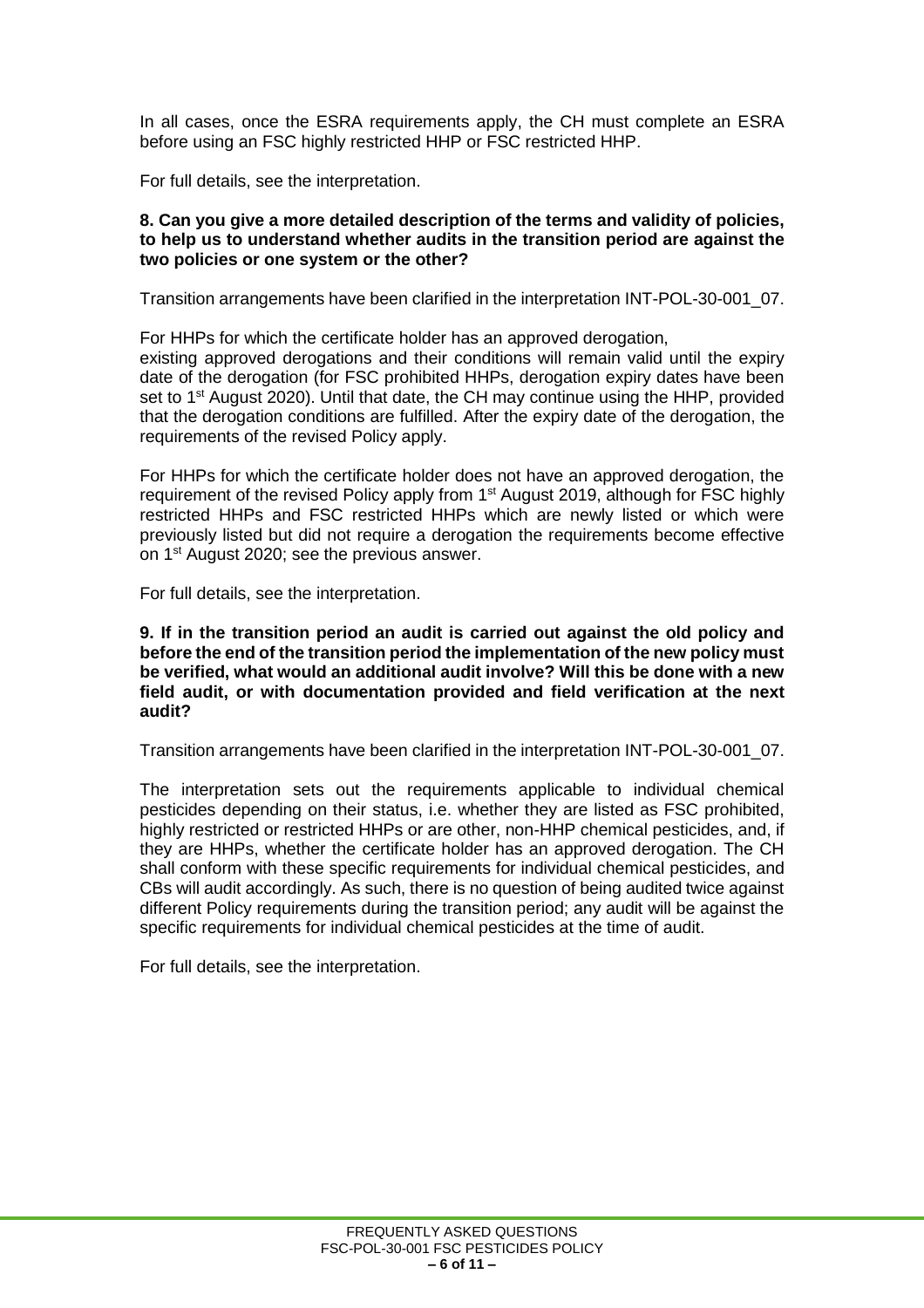#### **Regulation for the use of HHPs (Part II. Section 4)**

#### **10. Is the ESRA for each active substance or product?**

ESRAs shall be conducted for active ingredients. The characteristics of individual products (formulation, mixture, concentration, etc.) are considered as part of the risk assessment; see the list of local exposure variables in Annex 2.

#### **11. My understanding is that ESRA is required both for restricted HHPs and for chemicals which are not on the HHP list. If that is the case, then what is the significance of being on the restricted list? Is this still to be developed by the IGI working group?**

The Policy requires Standard Developers, in due course, to incorporate the IGIs to the national context and develop locally relevant thresholds or conditions for the use of relevant FSC highly restricted HHPs and FSC restricted HHPs (clause 4.10); as such, certificate holders will have to conform to more prescriptive requirements at the national level for the use of FSC highly restricted HHPs and FSC restricted HHPs than for other, non-HHP chemical pesticides (clause 4.12.5). Indeed, in countries with a Standard Development Group, SDGs will be required to determine whether individual FSC highly restricted HHPs and FSC restricted HHPs may be used at the national level (Table 2, p. 24; Annex 4 (2)), so some HHPs may not be available for use by certificate holders.

The Policy requires CHs to give preference, as a matter of principle, to chemical pesticides not listed in the FSC lists of HHPs over those listed in the FSC lists of HHPs (clause 4.12.1). The Policy also requires CHs to have programmes in place, according to scale, intensity and risk (SIR), to research, identify and test alternatives to replace FSC highly restricted HHPs and restricted HHPs with less hazardous alternatives (clause 4.12.9), whereas there is no equivalent requirement for other, non-HHP chemical pesticides.

#### **12. There is no explicit requirement in the Policy for certification bodies to evaluate the appropriateness of ESRAs developed by certificate holders, this is only mentioned in the context of exceptional use of FSC prohibited HHPs (Annex 3). How then is the appropriateness of ESRAs evaluated?**

FSC-STD-20-007 V3-0 EN *Forest management evaluations* clause 8.1 requires certification bodies to "make certification decisions based on their evaluation of the forest management enterprise's conformity with the requirements specified in the applicable Forest Stewardship Standard and related normative documents", which in this case would include the Pesticides Policy. As such, CBs will assess conformity with Policy clauses, including 4.12.2 (which requires the certificate holder to undertake a comparative ESRA) and 4.12.3 (which states that the ESRA must take into account the minimum list of types of hazards, exposure elements and exposure variables described in Annex 2), and base certification decisions on whether the requirements of the Policy have been met.

#### **13. On what timescale should ESRAs be reviewed and revised?**

National level ESRAs completed by Standard Development Groups shall be revised as new information becomes available or shall otherwise be reviewed and revised in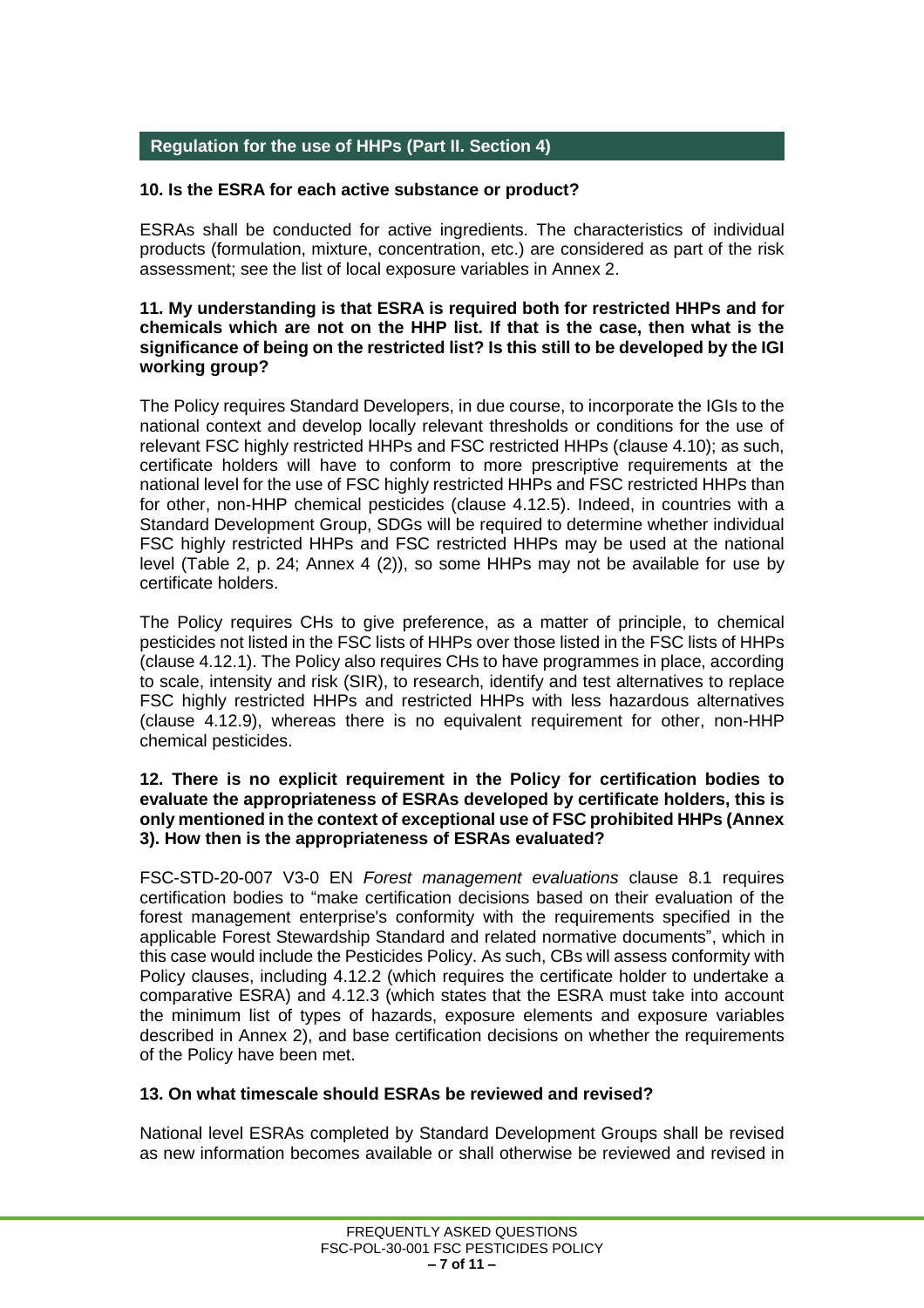line with FSC-STD-60-006 V1-2 EN *Process requirements for the development and maintenance of National Forest Stewardship Standards*. See Table 2, p. 24.

Management unit level ESRAs completed by certificate holders shall be reviewed and revised, if needed, in line with the five-year certificate cycle. The incorporation of ESRA results into operational plans is linked to the duration of the operation. See Table 2, p. 25.

#### **14. What are the requirements for certification bodies to engage experts to evaluate ESRAs?**

Certification bodies shall seek the support of independent pesticides technical experts when assessing conformance with the requirements for emergency or governmental orders in relation to the use of FSC prohibited HHPs (Annex 3). There is no requirement for CBs to engage experts to evaluate ESRAs for FSC highly restricted HHPs, FSC restricted HHPs, or other chemical pesticides.

**15. Is it already the role of the national office to identify the most useful highly restricted and restricted HHPs used or likely to be used in the country? In particular, we propose to evaluate the first ESRAs developed in the country in order to create a reference model to which certification bodies can refer when evaluating new ESRAs.**

There are no requirements specifically applicable to FSC national offices in the Policy; please note that the identification of FSC highly restricted HHPs and FSC restricted HHPs used or likely to be used in the country is a task for Standard Development Groups (Table 2, p. 24). However, any provisional identification of HHPs used or likely to be used will speed subsequent work by the SDG.

Evaluating and sharing ESRAs may help certificate holders and certification bodies to implement the Policy consistently but should not interfere with independent certification decisions.

**16. What does clause 4.11 refer to when it states that "Standard Developers shall engage with stakeholders in this process as per FSC-STD-60-006** *Process Requirements for the Development and Maintenance of National Forest Stewardship Standards* **and FSC-PRO-60-007** *Structure, Content and Development of Interim National Standards***"? To what extent must Standard Developers "engage"?**

As the indicators regulating the use of FSC highly restricted HHPs and FSC restricted HHPs will be incorporated into national standards, this clause refers to the fact that national indicators shall be subject to public consultation in accordance with the requirements in the documents that regulate the development of those standards. As such, the extent to which Standard Developers must engage is set out for countries which have a Standard Development Group in FSC-STD-60-006 V1-2 EN sections 6 and 7, and for countries which do not have an SDG in FSC-PRO-60-007 V1-1 EN section 5.

#### **17. What are the expectations of forest managers?**

The requirements for Forest Management certificate holders are set out in clause 4.12 and in Table 2 (p. 25). These should be seen in the wider context of the integrated pest management requirements set out in Criterion 10.7, conformance with which might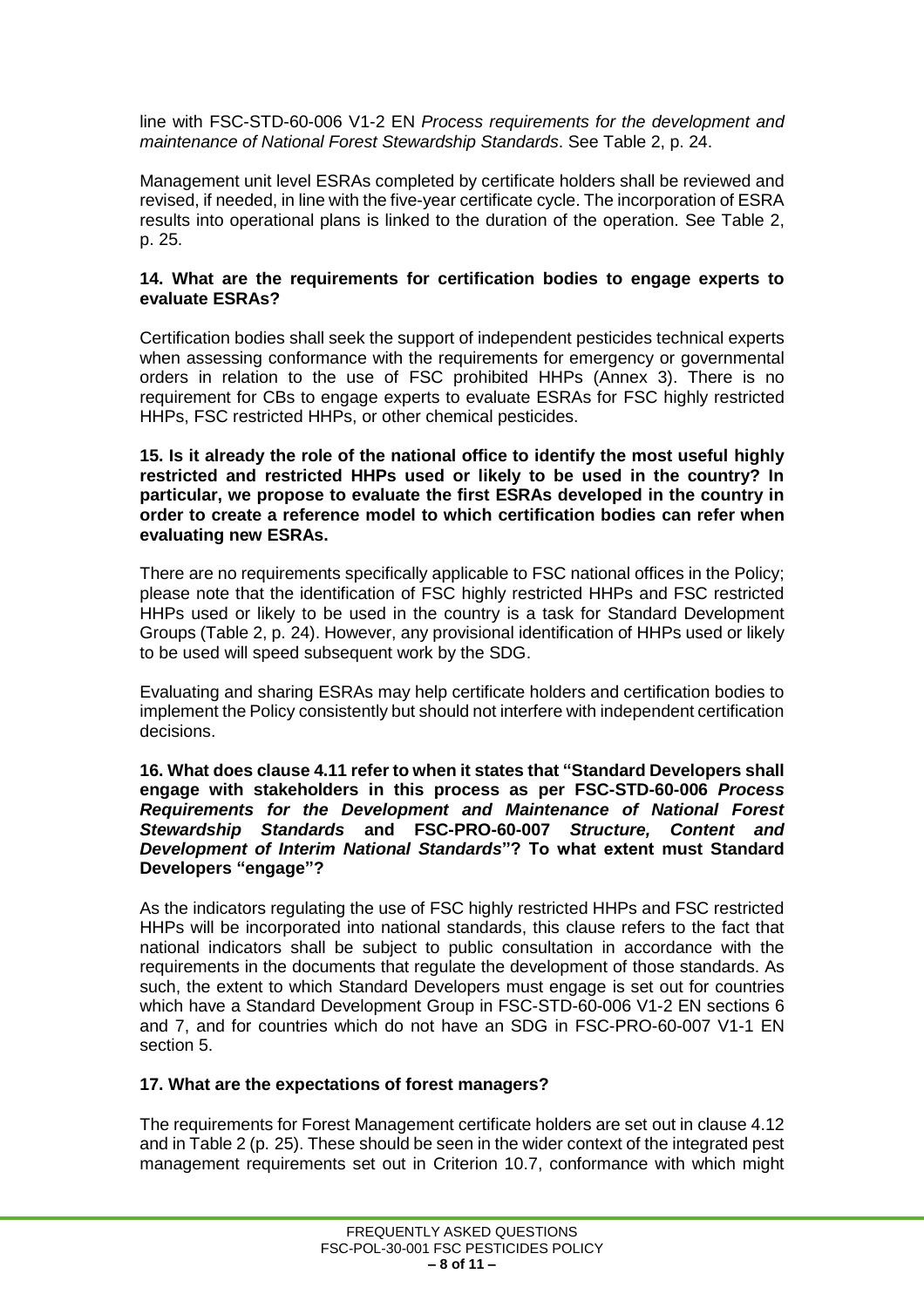avoid the need for chemical pesticides altogether. The Pesticide Policy requirements come into effect only if a need to use chemical pesticides is identified through the IPM process, and in that situation steer certificate holders to identify the lowest risk control option (clauses 4.12.1 to 4.12.4) and apply suitable risk mitigation measures (clauses 4.12.5 and 4.12.6). There are also requirements to make risk assessments and operational plans available to affected stakeholders on request (clause 4.12.7), to consult the online FSC database for information on alternative control measures (clause 4.12.8), to research less hazardous alternatives to HHPs (clause 4.12.9), to engage with stakeholders as per the applicable national standard (clause 4.12.10), to refrain from using any FSC Prohibited HHPs except in the case of an emergency situation or by governmental order (clause 4.12.11), and to engage with third-party nurseries regarding their use of FSC Prohibited HHPs (clauses 4.12.12 and 4.12.13).

To help them to comply with these requirements, certificate holders may choose to collaborate with other Organizations with similar pest problems and forest conditions to conduct ESRA (clause 4.13.1) and/or to collaborate with research institutions and other Organizations on research programs for the identification of less hazardous alternatives (clause 4.13.2).

#### **18. The Policy refers to the "FSC database" (clause 4.12.8). What is this database and where can we access it?**

This refers to the existing alternatives database at [http://pesticides.fsc.org/strategy](http://pesticides.fsc.org/strategy-database)[database.](http://pesticides.fsc.org/strategy-database) FSC will work on an improved version to include monitoring procedures, but there is no timeline for this yet.

#### **19. In the tasks at international level, it is stated that FSC will provide minimum requirements for ESRA (Table 2, p. 23). Are these minimum requirements the ones in Annex 2 or will there be something else?**

This refers to the minimum requirements set out in Annex 2.

#### **20. In the tasks at national level, it is stated that Standard Development Groups should conduct an overall risk assessment to identify and assess the risks associated with HHPs used or likely to be used in the country (Table 2, p. 24). When should that assessment be conducted?**

This will only happen once the International Generic Indicators have been developed and approved. The Technical Working Group tasked with developing the IGIs has now been formed, and the latest version of the workplan for the Group estimates that the IGIs will be approved in early 2021. For more information, see [https://fsc.org/en/process-page/international-generic-indicators-igi-implementation](https://fsc.org/en/process-page/international-generic-indicators-igi-implementation-fsc-pesticides-policy-fsc-pol-30)[fsc-pesticides-policy-fsc-pol-30.](https://fsc.org/en/process-page/international-generic-indicators-igi-implementation-fsc-pesticides-policy-fsc-pol-30)

#### **21. The Policy assigns roles for the preparation of ESRAs to FSC, SDGs and certificate holders. The role of FSC is to develop specific IGIs, on which SDGs then base local indicators. SDGs and CHs are required to prepare ESRAs. Would these ESRAs then be submitted for approval, and if so to whom? Or, if the ESRAs do not require approval, are they checked by the CB during the FM audit process?**

The indicators developed by SDGs will be incorporated into National Forest Stewardship Standards and so, according to the current normative framework and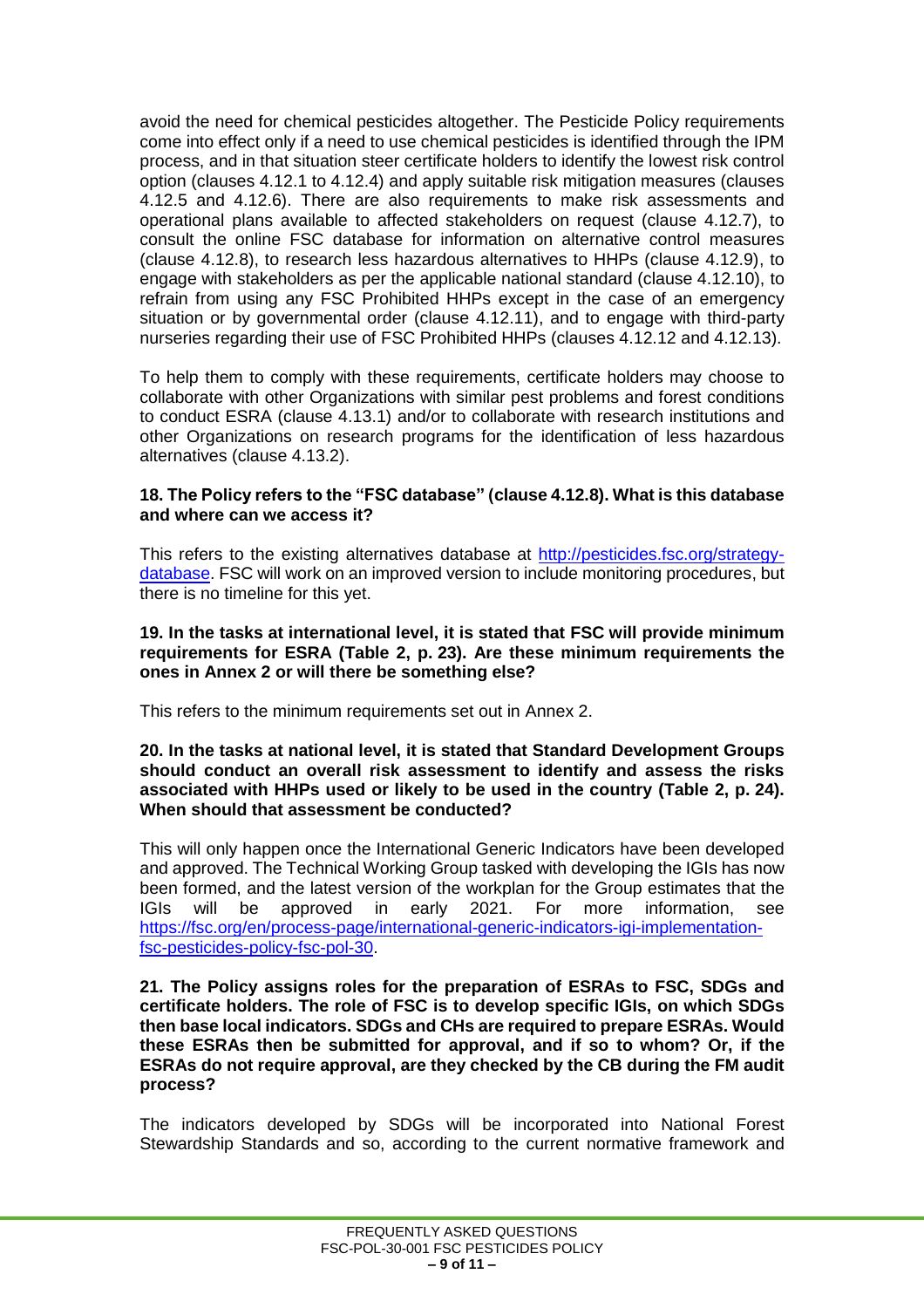organisational arrangements, approval decisions will be made by the Policy and Standards Committee acting on behalf of the FSC Board.

ESRAs conducted by certificate holders do not require approval. The relevant certification body is responsible for checking conformity with ESRA requirements during FM audits.

**Repairing damages to environmental values and human health from the use of chemical pesticides (Part II. Section 5)**

#### **22. The concept of "damage repair and compensation" is not clear because an area might have suffered damage due to unsustainable practices in the past. What, therefore, is the responsibility of the forest manager?**

The title of this section clearly refers to "Repairing damages to environmental values and human health from the use of chemical pesticides", and not to other sources of damage. Repair is defined as the "process of assisting the recovery of environmental values and human health". It does not specify any particular state which must be achieved, although by implication this would be the state prior to the damage from the use of chemical pesticides. In this context, therefore, the responsibility of the forest manager is to repair and/or compensate for damage inflicted specifically by their use of chemical pesticides.

However, please note that FSC-STD-01-001 V5-2 EN *FSC Principles and Criteria for Forest Stewardship* Criterion 6.3 states that the Organization shall identify and implement effective actions to prevent negative impacts of management activities on environmental values, and to mitigate and repair those that occur, so if past damage to an area is due to the management activities of the forest manager they might also be obliged to repair that damage.

**Annex 2. Minimum list of hazards, elements and variables to consider in the assessment of environmental and social risks (Annexes)**

**23. SDGs are groups with a balance of chambers and varied expertise. What is the role of SDGs at the country level with respect to the implementation of the Pesticides Policy, and how does the system ensure that SDGs have the appropriate expertise to perform general risk assessments on the specific issue of pesticides? Who validates and approves the decisions and risk assessments of the SDG?**

SDGs are responsible for conducting ESRAs for HHPs that are used or are likely to be used in the country and, based on those ESRAs and using the IGIs as a starting point, for developing national indicators for the use and risk management of allowed HHPs (Table 2, p. 24; Annex 2, p. 39; Annex 4). SDGs are free to call upon technical experts, as they would for any complex issue as per FSC-STD-60-006 V1-2 EN *Process requirements for the development and maintenance of National Forest Stewardship Standards* clause 4.5.

The indicators developed by SDGs will be incorporated into National Forest Stewardship Standards and so, according to the current normative framework and organisational arrangements, approval decisions will be made by the Policy and Standards Committee acting on behalf of the FSC Board